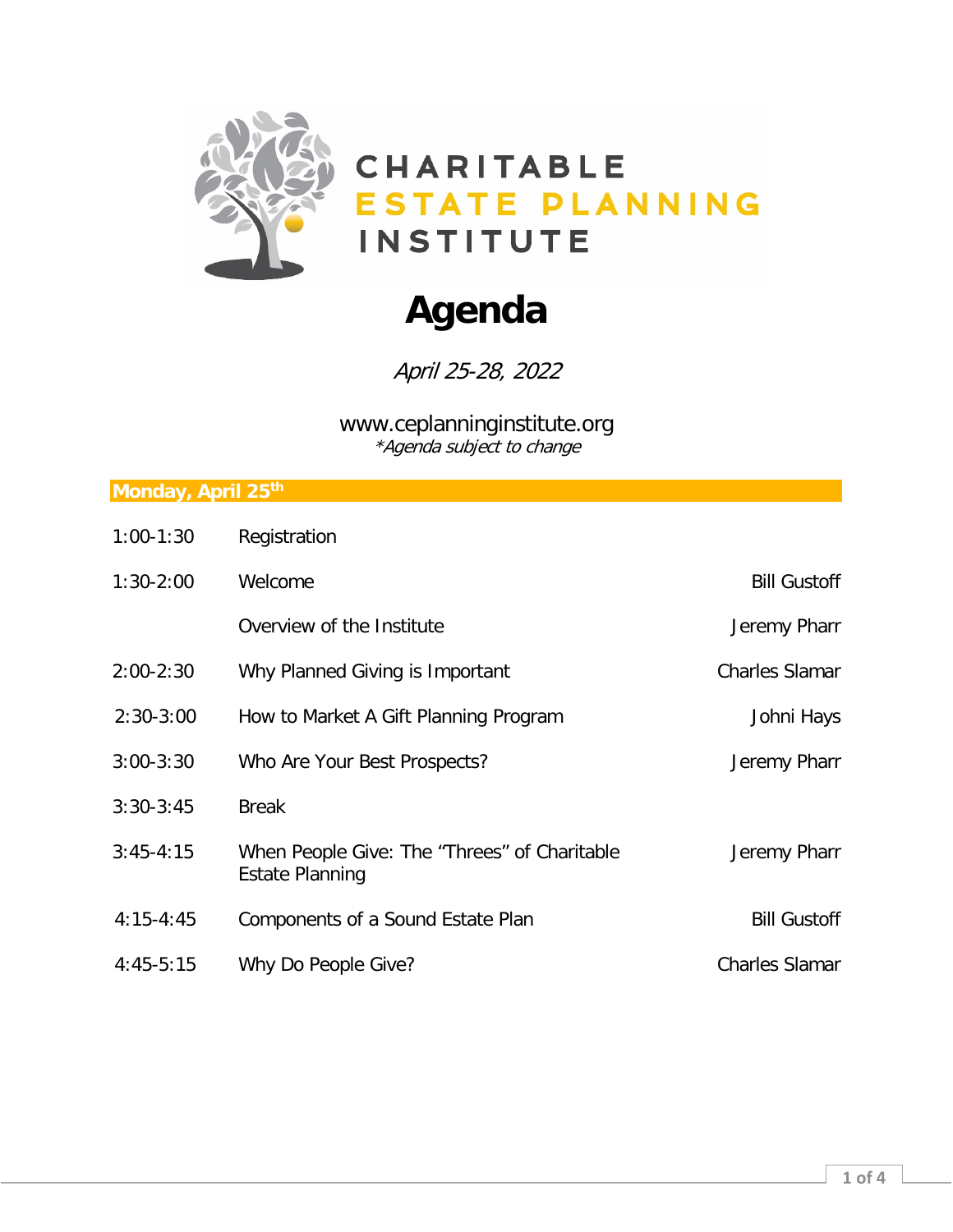## **Tuesday, April 26th**

| $8:00 - 8:30$   | Current Developments in Estate Planning                                       | L. Paul Hood, Jr.     |
|-----------------|-------------------------------------------------------------------------------|-----------------------|
| $8:30-9:15$     | <b>Income Taxes Overview</b>                                                  | <b>Bill Gustoff</b>   |
| $9:15-10:00$    | <b>Transfer Taxes Overview</b>                                                | L. Paul Hood, Jr.     |
| 10:00-10:15     | <b>Break</b>                                                                  |                       |
| 10:15-10:45     | When the Planner Works with Advisors                                          | <b>Bill Gustoff</b>   |
| $10:45 - 11:15$ | What We Give: Overview                                                        | Charles Slamar        |
| $11:15-12:30$   | Lunch Provided by the Institute                                               |                       |
| $12:30-1:30$    | Understanding the Charitable Deduction                                        | <b>Charles Slamar</b> |
| $1:30-2:15$     | What We Give: Cash, Marketable Securities,<br>Real Estate, and Life Insurance | Jeremy Pharr          |
| $2:15-2:45$     | What We Give: Tangible Personal Property                                      | Johni Hays            |
| $2:45-3:00$     | <b>Break</b>                                                                  |                       |
| $3:00 - 4:00$   | What We Give: Complex and Business Assets                                     | L. Paul Hood, Jr.     |
| $4:00 - 4:30$   | Case Studies: What We Give                                                    | Institute Faculty     |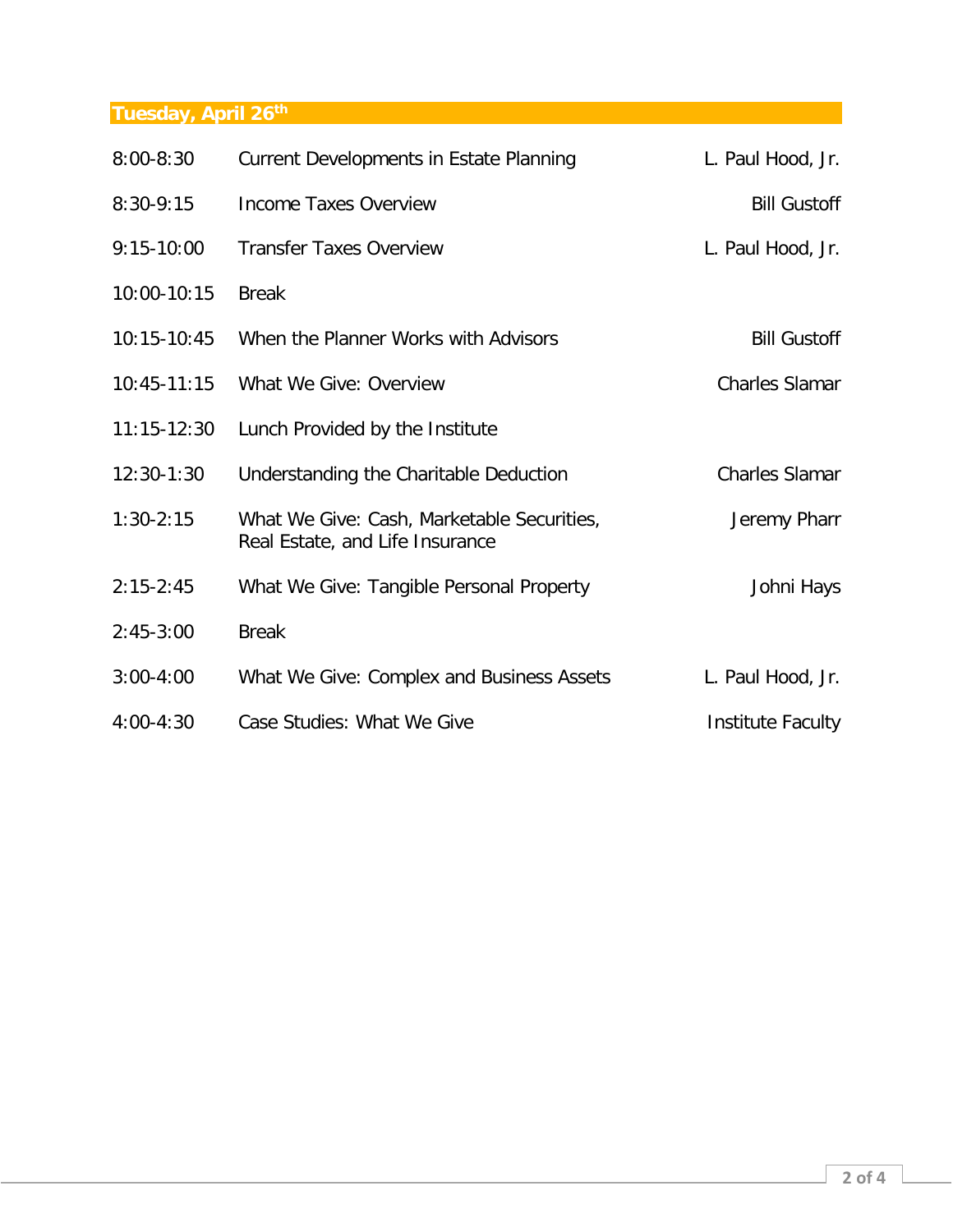## **Wednesday, April 27th**

| $8:00 - 8:45$ | How We Give: Outright Gifts (Bargain Sales,<br>Bequests, and Pledges) | <b>Charles Slamar</b> |
|---------------|-----------------------------------------------------------------------|-----------------------|
| $8:45-9:45$   | How We Give: Charitable Gift Annuity<br>And Pooled Income Funds       | Johni Hays            |
| $9:45-10:15$  | How We Give: Retained Life Estate                                     | <b>Bill Gustoff</b>   |
| 10:15-10:30   | <b>Break</b>                                                          |                       |
| 10:30-11:30   | What We Give: Understanding IRAs and<br><b>Other IRD Assets</b>       | Johni Hays            |
| $11:30-12:00$ | <b>Advanced IRD Planning</b>                                          | L. Paul Hood, Jr.     |
| 12:00-1:30    | Lunch On Your Own                                                     |                       |
| $1:30-2:30$   | How We Give: Charitable Remainder Trusts                              | <b>Bill Gustoff</b>   |
| $2:30-3:00$   | Life Income Gift Techniques Compared                                  | L. Paul Hood, Jr.     |
| $3:00-3:15$   | <b>Break</b>                                                          |                       |
| $3:15-4:00$   | How We Give: Charitable Lead Trust                                    | Jeremy Pharr          |
| 4:00-5:00     | Participants' Questions, Concerns, and Cases                          | Institute Faculty     |